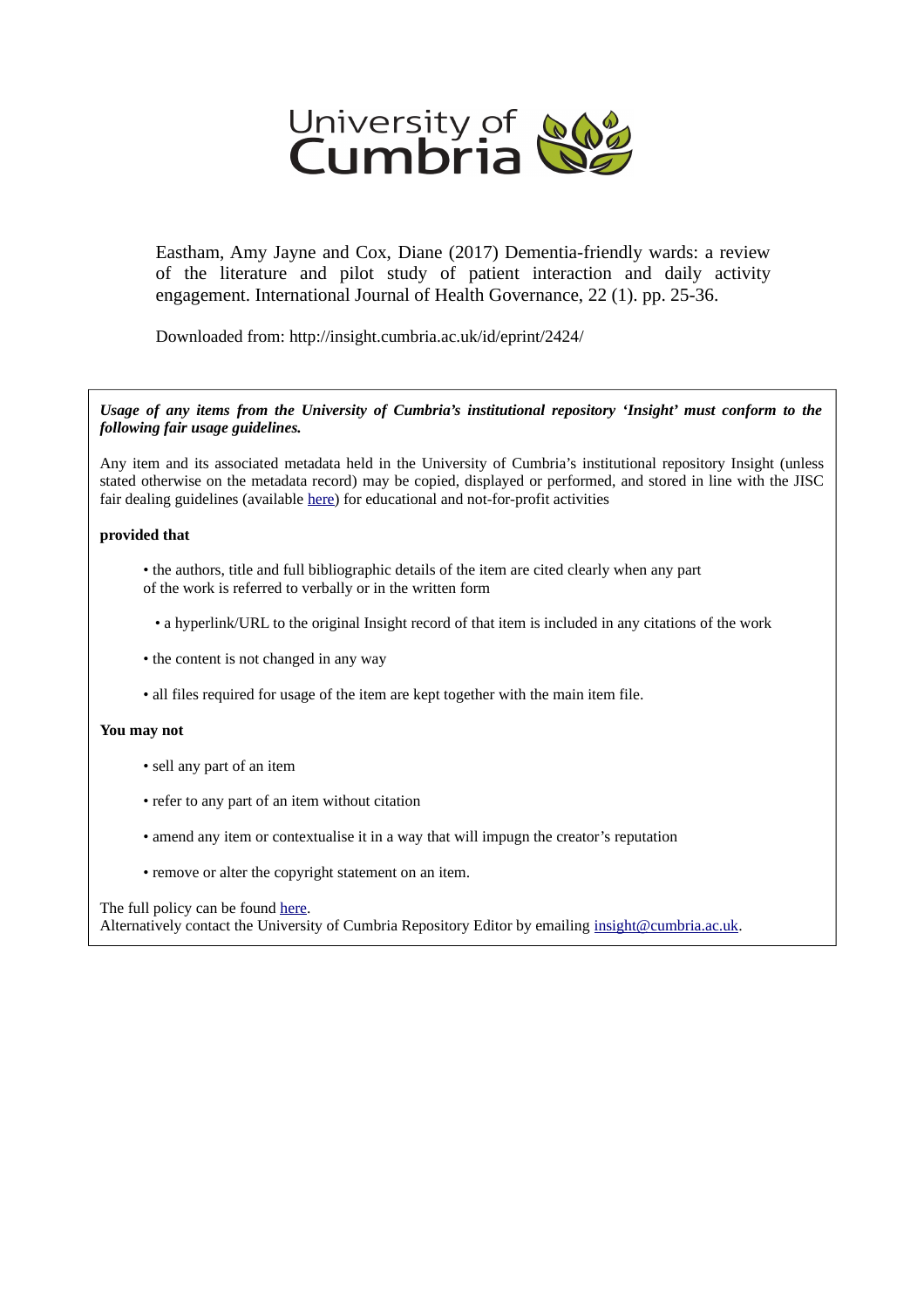# **Dementia Friendly' Wards: Patient interaction and daily activity engagement**

# **Abstract**

**Purpose:** The aim of this practice based mixed methods small-scale study, was to explore the design features of a 'dementia friendly' acute ward environment and, staff views on the implications of daily activity engagement for patients with dementia.

**Design:** Eight staff members of the multidisciplinary team who work full time on an acute 'dementia friendly' ward completed semi-structured questionnaires. Thematic analysis explored responses to the open-ended questions, and a further environmental assessment tool rated features of the 'dementia friendly' ward design, on promoting aspects of wellbeing in patients with dementia.

**Findings**: Six overarching themes were found. These included: contrasting ward colours; clear ward signage; positive staff interaction; memorabilia, and activity rooms and items, had a positive influence on patient interaction, wellbeing and engagement in daily activities. The audit scores were rated highly for various aspects of the ward design. These included: the ward design promoting patient interaction, wellbeing, mobility, orientation, continence, eating and drinking, and calm and security.

**Practical implications:** This study supports staff perceived views of the positive influence that 'dementia friendly' design may have for patients with dementia. Both the physical design modifications of the ward and staff interaction were highlighted as positively influencing patient wellbeing, and daily activity engagement. Staff members also felt that they needed to balance the clinical ward priorities, with the contextual requirements of patients with dementia, to establish an effective 'dementia friendly' ward.

**Research Implications:** This practice based small-scale study highlights the importance that a 'dementia friendly' ward environment may have on patient engagement and wellbeing, from a daily activity perspective. Further research into the key aspects of design that enable meaningful daily activity engagement is required.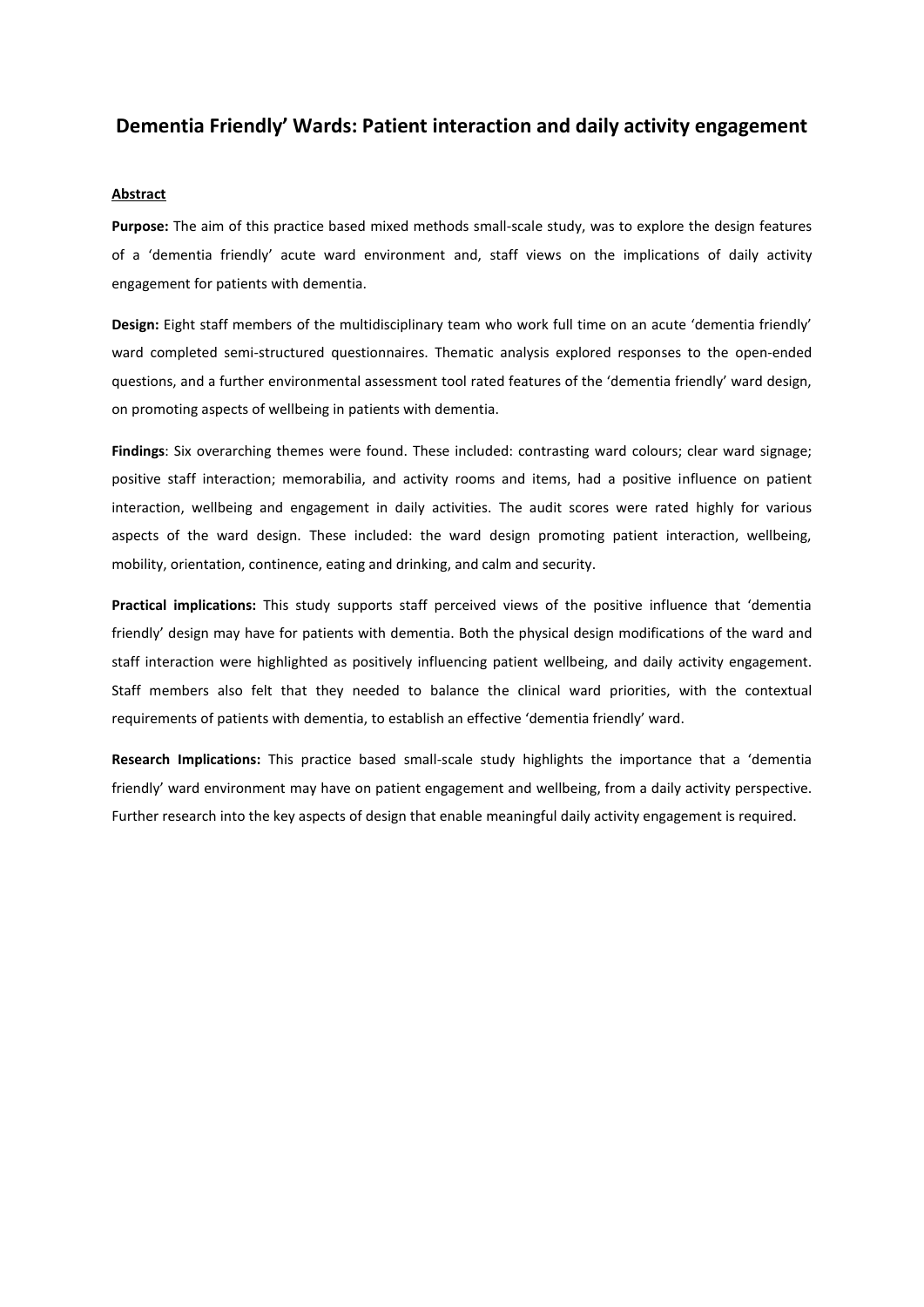#### **Introduction**

There are an estimated 800,000 people in the UK living with a diagnosis of dementia, a figure expected to increase to over two million by 2033 (Alzheimer's Society, 2014). Dementia is used to describe a variety of brain-related conditions and diseases that lead to progressive deterioration in memory and brain function (Maier-Hein et al. 2015). Mood disturbances and problems with communication and reasoning are also hallmark symptoms of dementia, which may further disenable the skills required to maintain function and carry out meaningful daily activities (Age UK, 2013).

UK government health policies such as 'Living well with dementia: a National Dementia Strategy' have highlighted the growing disparities present in the health care provided for people with dementia (Department of Health, 2009). Recent inquiries lend support to these claims, suggesting that acute services geared towards fast and effective responses to assessment, diagnosis, and treatment, may lead patients to become more overwhelmed, confused, and activity deprived (Heath et al. 2010).

The growing need to improve dementia care, in acute hospital settings, has further been endorsed by the 'Improving care for people with dementia' strategy (Department of Health, 2013). This policy draws attention to the current methods and campaigns for organisations and the general public, to develop 'dementia friendly' communities; with the focus now being transferred to organisations, commissioners and professionals, to form 'dementia friendly' hospitals throughout the UK (Dementia Action Alliance, 2013).

Consequently, the aim of this study was to gain further insight into the implications of a 'dementia friendly' acute ward environment on various aspects of activity engagement, in patients with dementia. It was anticipated that this would help to promote a daily activity specific rationale for 'dementia friendly' ward environments.

#### **Literature Review**

#### **What is a 'dementia friendly' hospital ward?**

A 'dementia friendly' ward is specifically a ward environment that has been designed and adapted to take into account the complex care needs and environmental requirements of those with dementia (Dementia Action Alliance, 2013). Wards that have not incorporated these design features tend to have limited colour schemes, signage, activities, visual memorabilia, little or no personalised bed areas, and generic bed covers, curtains.

Supportive design principles, endorsed by the Kings Fund (2014), identify five overarching features that combine to determine a 'dementia friendly' ward environment. These include an environment that promotes familiarity, legibility, wayfinding, orientation and meaningful daily activities. The expected outcomes of these design features include a reduction in agitation and distress, an ease in decision making, and the encouragement of independence and social interaction (The Kings Fund, 2014). Facilitating environments are thought to promote an increase in activity engagement, and therefore, health and wellbeing for persons with dementia (College of Occupational Therapists, 2014, Waller et al. 2016).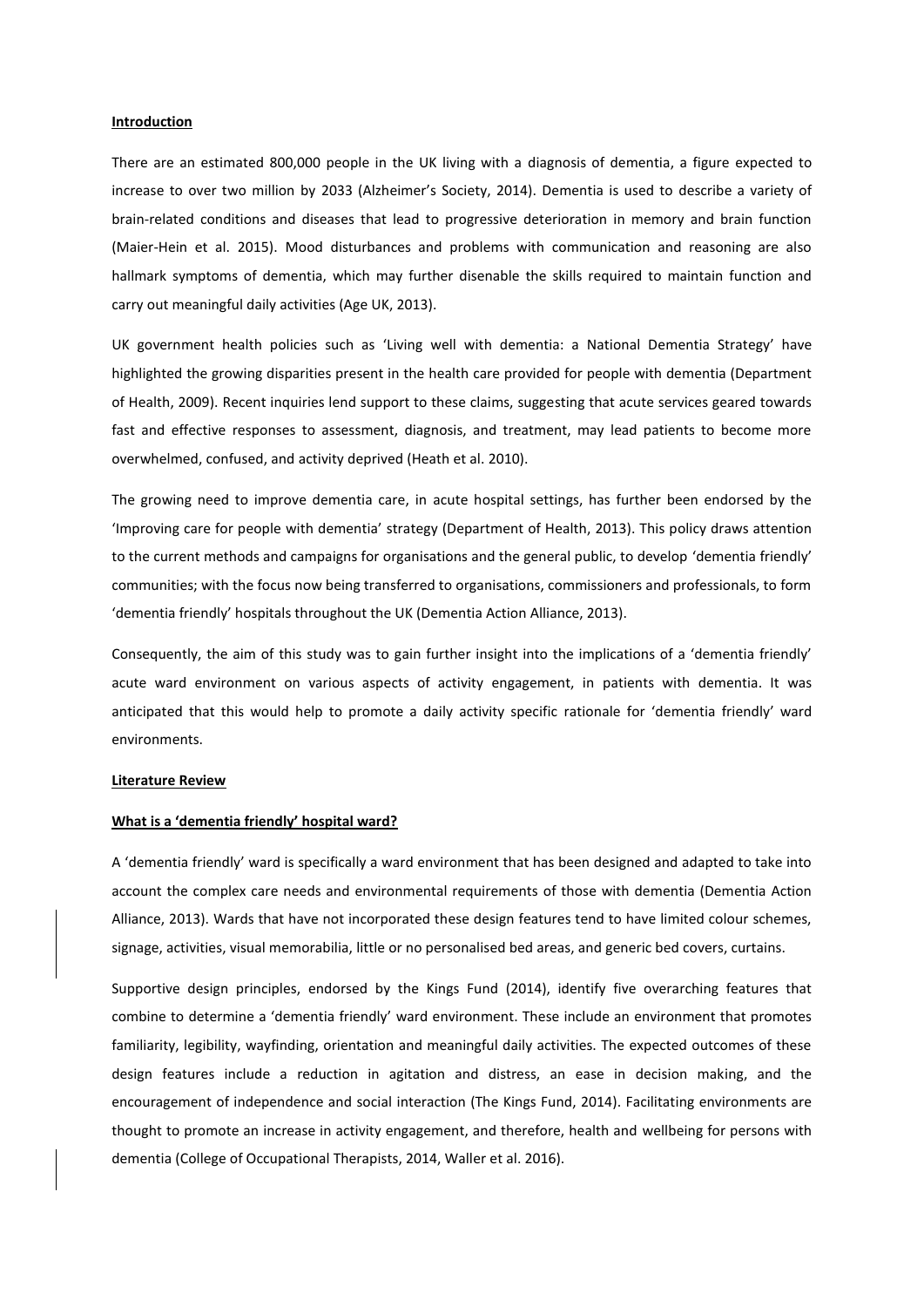## **Impact of the physical design of the environment in dementia**

Design features of the physical environment have been identified as an important therapeutic resource to promote wellbeing and functionality among people with dementia (Day et al. 2000). However, hospital environments can be challenging places for people with mental health problems. Factors such as an unfamiliar design layout, poor signage, limited access to facilities, and non-contrasting colour schemes, may lead to disorientation, and a reduction in the person's mobility and activity engagement on the ward (Chaabane, 2007).

Marquardt (2011) proposed that 'familiarity, legibility, distinctiveness, accessibility, comfort, and safety' seem to have a major influence on the wayfinding abilities of people with dementia. Distinctive and unambiguous environmental cues, such as views of nature, views to natural light and outside areas could also enhance orientation. A previous study by Benson (2002) also found that warm colours promoted a welcoming and familiar feel, whereas, pale non-contrasting colours may promote a sterile and intimidating environment. Hodges et al. (2007) suggested that contrasting colours on the walls and floors enable orientation, navigation, mobility and promoted independence. Marquardt et al. (2014) further highlighted that design interventions such as legible signage to beds and toilets, furnishing and correct lighting, may facilitate orientation and navigation. However, their study concluded that these cannot fully compensate for an adverse architectural design. Instead, a simple, clear and visually accessible layout of the ward, with 'geometrically simple rooms, are structural prerequisites to successful orientation and wayfinding' in dementia friendly environments.

### **Impact of positive social environments in dementia**

While the social environment has been found to influence a person's volition to engage in daily activities, it is thought that dementia creates even further changes in the person's lived experience that highlight the potency of the environmental impact (Heath et al. 2010). An observational study explored the volition for everyday activities (termed occupations) in eight older people with dementia, in an assisted living unit (Raber et al. 2010). They concluded that all types of interaction (researcher, staff, and family) had a pervasive impact on the volitional behaviour of those with dementia. This study highlighted the importance of person-centred, staff interaction, in encouraging residents with interactive and social occupations (Raber et al. 2010). However, Yates-Bolton et al. (2012) proposed that implementing these findings may be more difficult in acute hospital settings, due to the fast-paced environment, with a lesser focus on social interaction, compared to longer term residential settings.

As is evident from the growing literature, design modifications such as appropriate lighting, contrasting colour schemes, legible signs for orientation, and resources to support activity and stimulation, may all facilitate in the daily health and wellbeing of people with dementia (The Kings Fund, 2014, Dementia Action Alliance, 2013). However, to date, limited research has explored how these design modifications may influence various aspects of daily activity engagement within an acute hospital setting, and the overall impact of the environmental space.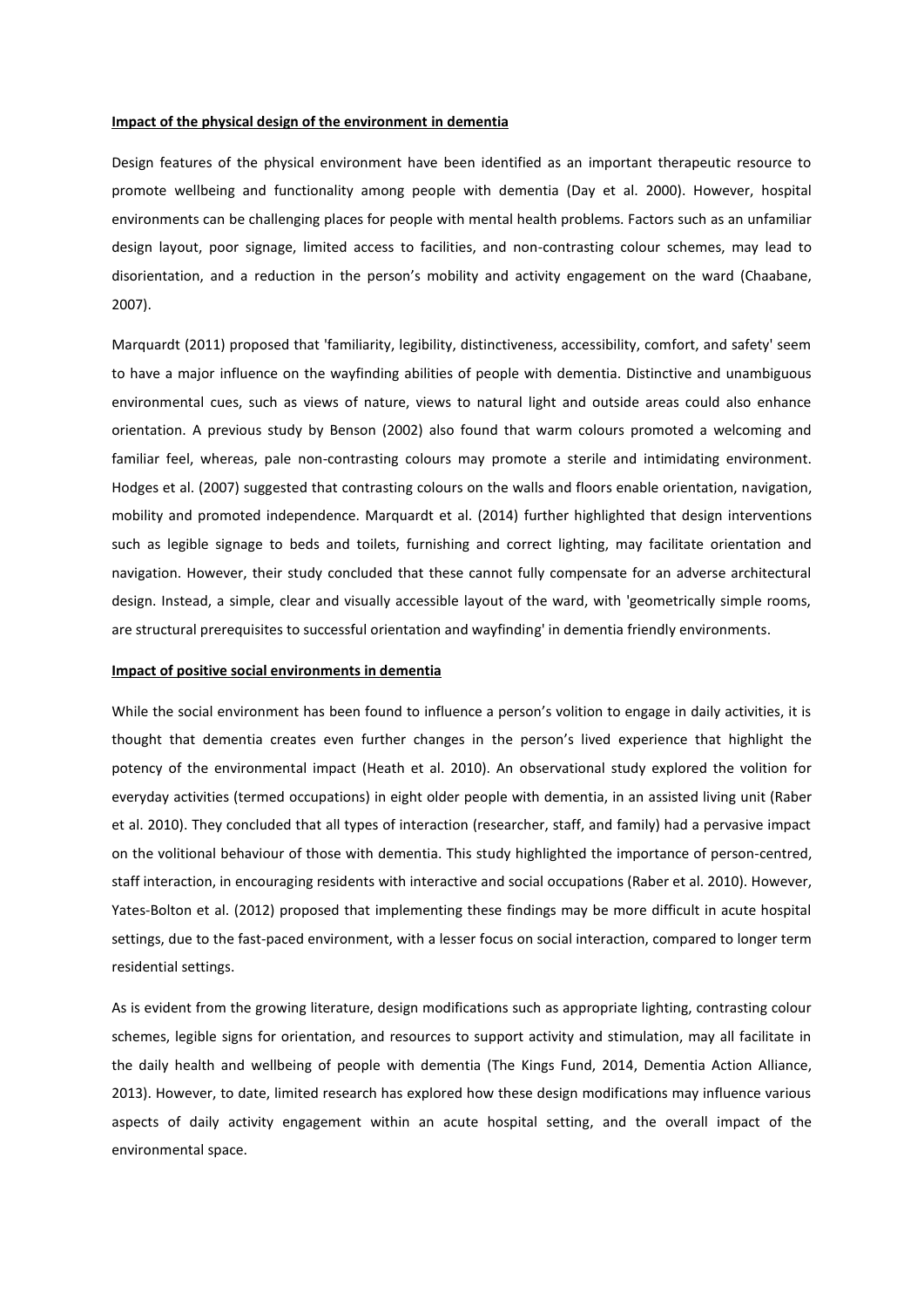The aim of this research was to explore the perceived implications of a 'dementia friendly' ward environment (The Kings Fund, 2014), on various aspects of daily activity engagement for patients with dementia. Patient is the commonly used term in the study environment and is therefore is used in this paper. The main research objective was to investigate multidisciplinary staff perceptions to gain insight into their experience of working on an acute 'dementia friendly' ward. Specifically, this exploration attempted to understand how the new 'dementia friendly' design changes may have influenced the perceived daily activity engagement and overall wellbeing of patients with a diagnosis of dementia.

# **Method**

This study used a practice based mixed methods approach (Yardley et al. 2015) with qualitative emphasis. The study combined: 1. a research centred environmental assessment tool (The Kings Fund, 2014) and 2. a specifically designed questionnaire, to explore various staff perceptions concerning the influence of the 'dementia friendly' ward design on aspects of activity engagement, independence and wellbeing, for patients with dementia.

**Participants:** Eight members of the multidisciplinary team who worked full time in an acute hospital ward for patients with dementia were selected by snowball sampling techniques (Emerson, 2015), from a range of professional backgrounds. The eight participants were considered a representative sample of the multidisciplinary team in this particular setting. Within snowball sampling, the lead researcher began by identifying at least two individuals who may have relevance to the study, with the advantage being that one informant refers the researcher to another participant, who may also have relevance to the investigation. There is potential bias in convenience sampling through a snowballing approach, as it is not known if those recruited have a similar view. However, care was taken during the recruitment process to not reveal the researcher's view or the anticipated outcome (Bowling, 2009).

**Ethical considerations:** With regards to the NHS definition of research (NHS Health Research Authority, 2013), this study fell under the remit of a service evaluation, as it measured current service without reference to a standard, involved analysis of existing data and there was no randomisation. Permission of access was gained from the relevant NHS trust.

All participants were briefed before completion of the questionnaires. The ethical procedures included providing the participant with the right to privacy, autonomy and confidentiality, and also the right to withdraw from the study at any time (NHS Health Research Authority, 2013)

**Procedure:** An appropriate professional contact was first established within the research and development team at the hospital trust, to discuss the aims of the research, and to gain further insight into possible participants, as well as a particular ward setting that may be of relevance to the study. Consequently, the criteria for the ward environment was one which had undergone a recent transition regarding design features, into a more 'dementia friendly' ward environment (The Kings Fund, 2014). Following approval of access to an appropriate hospital ward, members of staff who had had been briefed and provisionally selected to take part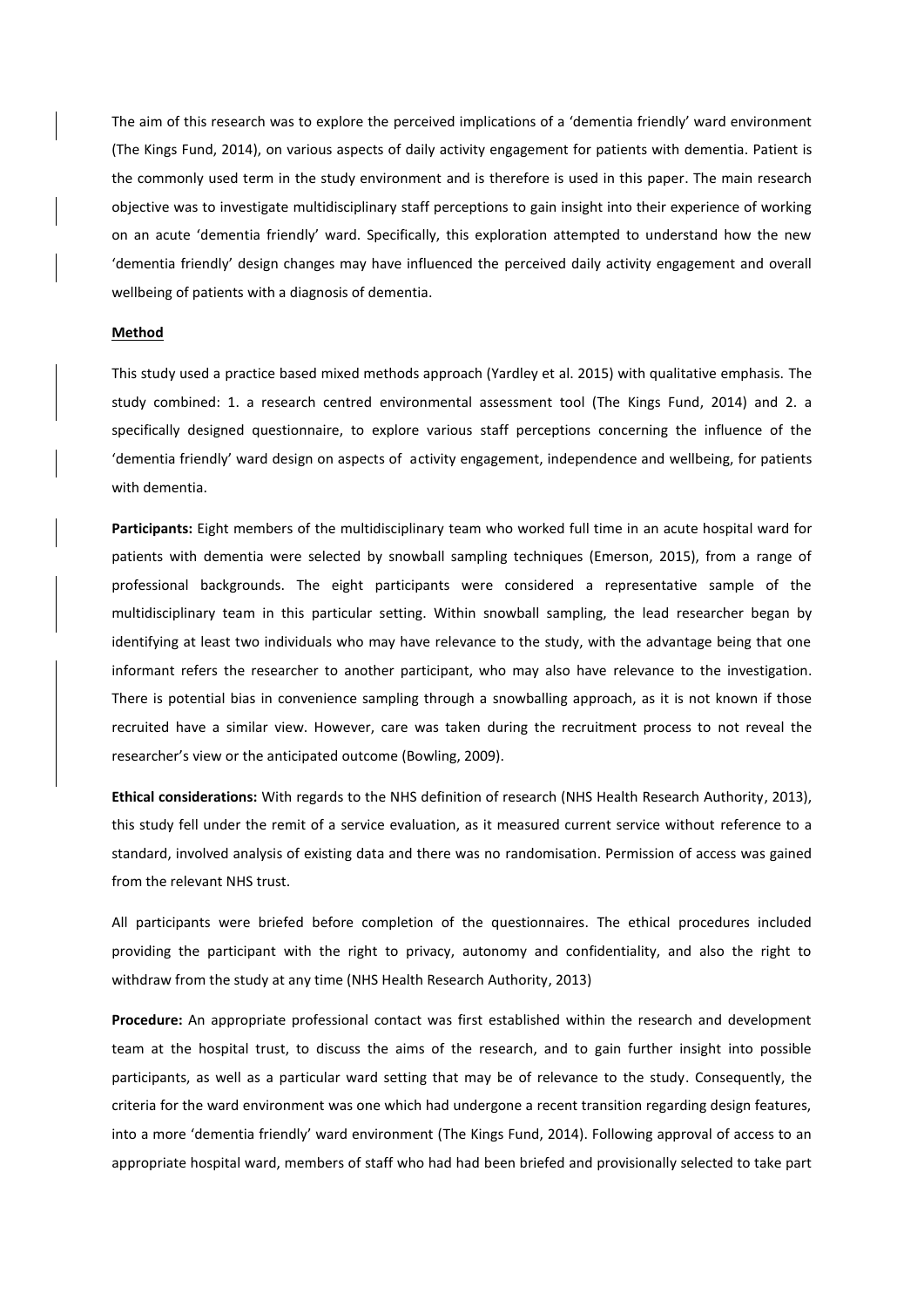in the study were approached on the ward and handed a participant information sheet, written consent form and a semi-structured research questionnaire to complete (Peterson, 2000).

**Data Collection** An environmental assessment tool (The Kings Fund, 2014) was also completed by the lead researcher with the ward manager, to rate various aspects of the 'dementia friendly' design features. The tool rated the environmental design features on aspects of patient mobility, wayfinding, orientation, feelings of calm and security, personal hygiene, self-care activities and the promotion of meaningful activities (The King's Fund, 2014). Further data was gathered using a specifically designed questionnaire, with an emphasis on openended questioning. This questionnaire was considered appropriate to provide a detailed exploration of the topic, due to the primarily phenomenological nature of the research (Peterson, 2000). The design of the questionnaire incorporated existing terminology referred to within a validated environmental assessment tool (The Kings Fund, 2014).

**Data Analysis:** Following the gathering of open-ended, semi-structured data, thematic analysis was used. This type of analysis allowed for the examination of the underlying ideas, assumptions and conceptualisations that were theorised as shaping or informing the semantic content of the data (Braun and Clarke, 2006). Although this was primarily an open-ended analysis, some closed ended, discrete data (Marshall and Jonker, 2010) was collected from the questionnaire and environmental assessment tool. Simple descriptive statistics were incorporated in the form of summary charts, to provide an overview of staff responses to the 'dementia friendly' design principles, and add further in-depth analysis to the qualitative themes.

# **Findings**

All eight participants completed the specifically designed questionnaires. They included two occupational therapists, two nurses, two physiotherapists and two occupational therapy assistants.

As can be seen from figure 1, all eight participants agreed that the design features of the ward environment appeared to have a positive influence on patients' level of awareness and mood. The majority of participants also agreed that the 'dementia friendly' ward environment had positively influenced patient and staff interaction, independence in personal hygiene and independence in mobility. However, only half of respondents agreed that 'dementia friendly' principles positively influenced patient' engagement in daily selfcare activities.

## *Insert Figure 1 here*

Figure 2 highlights the mean scores from the environmental assessment tool, illustrating the summary of rating scores for various aspects of the 'dementia friendly' ward design, and the perceived influence on patient activity and wellbeing. The ratings ranged from 1 (barely met) to 5 (totally met).*Insert Figure 2 here*

Figure 2 reveals that the environment was rated as four out of five for promoting meaningful interaction. This rating included an obvious reception desk, social areas such as day rooms, and the encouragement of activity in social areas. A mean score of four was also ranked against the promotion of wellbeing. This rating included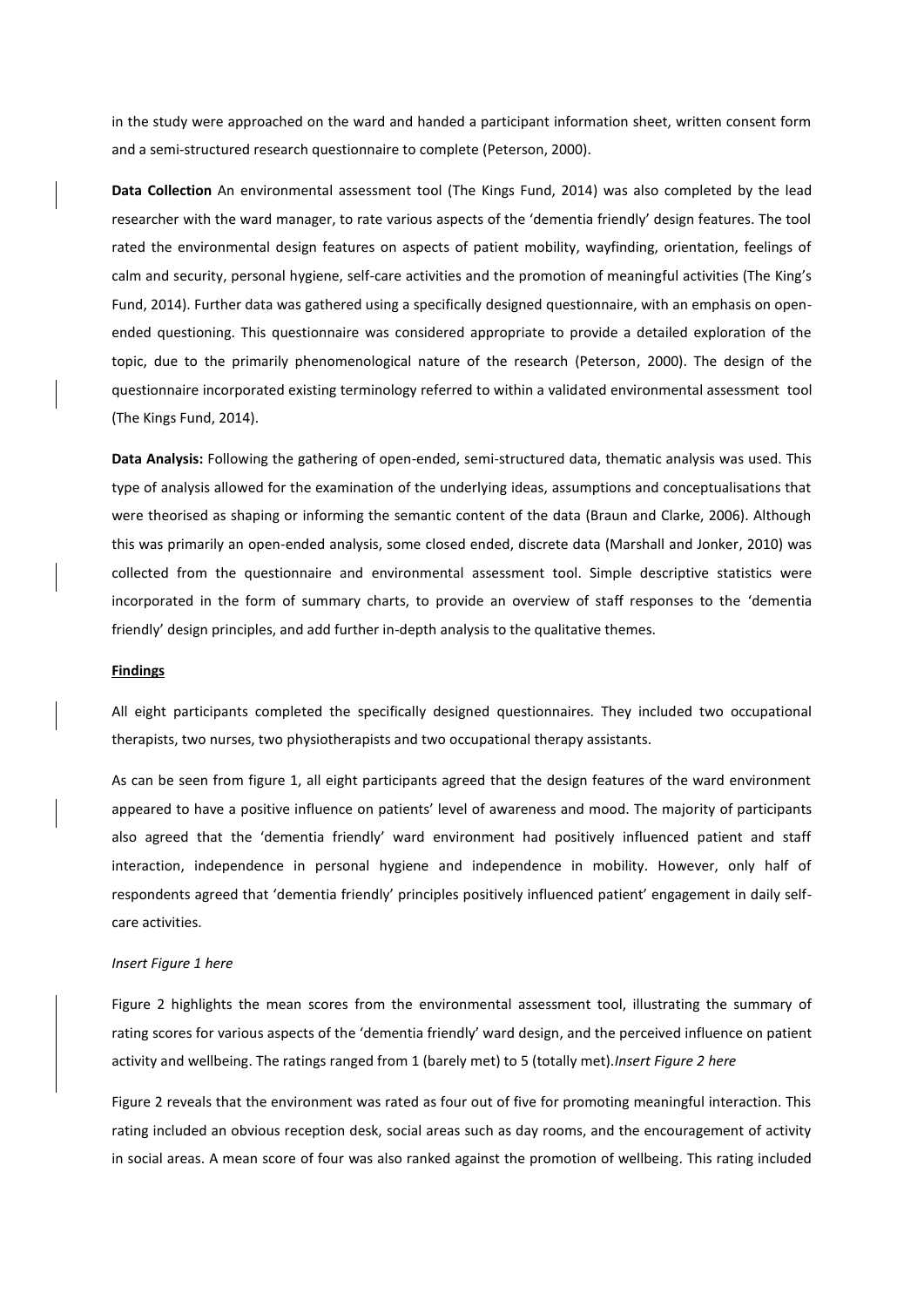the environment having an appropriate level of lighting, access to natural light, access to personal objects including self-care items, and views of nature maximised.

The environment promoting calm and security was also ranked a mean score of four out of five. In particular, this included a "clutter free" ward environment, sound control and discrete safety aspects. The promotion of orientation was also similarly rated a mean score of four out of five. This included the ward having clear signage, large visible clocks, and clear, accessible rooms and facilities. A mean score of five out of five was also rated alongside the environment promoting mobility. This included contrasting colour schemes on the walls and furniture, space for patients to walk around, local points of interest, coloured accessible handrails, matt flooring and small seating areas around the ward.

#### **Thematic Findings**

All eight participants completed the questionnaire. These were thematically analysed, revealing six overarching themes.

- 1) Contrasting colour schemes;
- 2) Clear ward signage;
- 3) Positive staff interaction;
- 4) Photographs and memorabilia;
- 5) Activity rooms and items;
- 6) Context of the acute hospital setting.

Themes one to five were perceived to positively influence patient interaction, wellbeing and engagement in daily activities. Theme six highlighted the degree to which 'dementia friendly' ward design principles could be implemented and had to be considered within the context of the acute hospital setting.

#### **Theme 1: contrasting colour schemes**

The majority of participants reported that contrasting colour schemes throughout the ward had positively influenced patient independence, particularly regarding mobility and daily personal hygiene activities. Participants said patients were able to recognise the colour red as the colour for the bathroom and nowhere else. Respondents proposed that this promoted continence, as patients were able to locate, manoeuvre and access the toilet independently when required. Incorporated into this theme was that separate, bright colours on the walls, floors and in the bay areas, helped promote patient recognition and independence in navigation. For instance, participants said that the coloured bedrooms and bay areas were now easier for patients to remember, recognise and locate and helped staff describe to the patients were to go.

#### **Theme 2: clear ward signage**

Another key theme evident from participants' responses was that clear ward signage promoted patient locating and wayfinding abilities. Several participants discussed that patient independence in self-care tasks was facilitated by clear yellow signs, with text and pictures on the bathroom and throughout ward corridors. It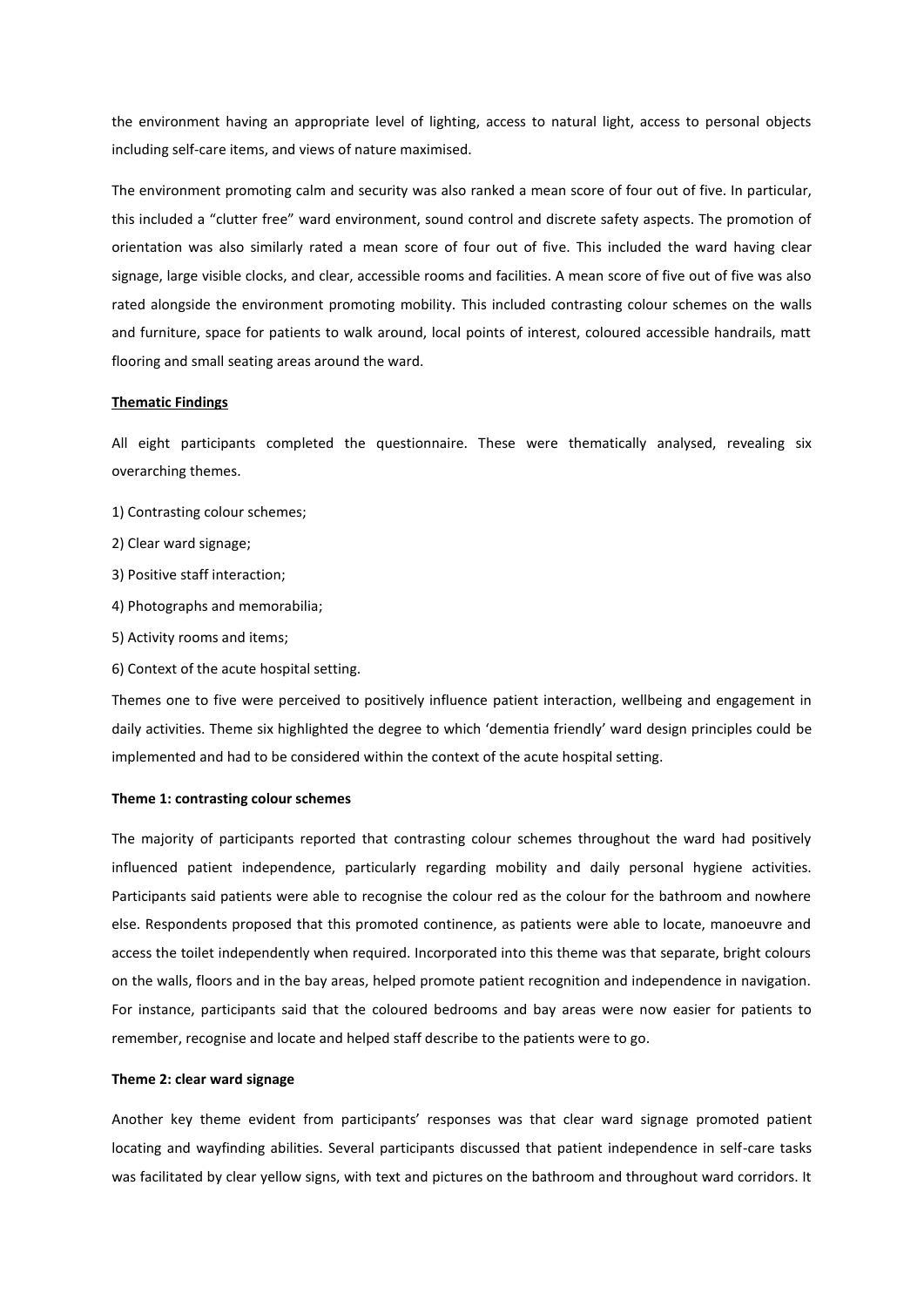was suggested that this prompted the patient to mobilise independently to the bathroom, toilets and ward facilities. Correspondingly, continence and independence in personal hygiene and mobility were rated highest within the environmental assessment tool. However, only half of respondents reported that the ward environment appeared to influence patient daily self-care activities.

#### **Theme 3: positive staff interaction**

Another theme repeated throughout the data was that positive staff interaction encouraged patient wellbeing and aided in patients' daily activity engagement. For example, several responses revealed there was an increase in ward staff encouraging patients to use the new facilities, such as day rooms, and to involve patients in family interaction and activities. Two participants felt that patient engagement in self-care activities was more significantly influenced by staff attitudes and encouragement, compared to any of the design features alone. It is not known if these views were influenced by other factors or changes in ward staffing or leadership. However, several respondents also indicated that ward staff seemed happier due to the bright aesthetic appeal and clear layout of the ward. Staff perceived these design modifications aided in more positive patient interaction and engagement. Responses also indicated that new volunteer involvement had made a positive difference to patient engagement within meaningful daily activity.

## **Theme 4: photographs and memorabilia**

A common response throughout the data were the nationally recognised photographs of places and buildings and pictures of nature and memorabilia along the ward corridors. For example, staff members felt that familiar photographs allowed for positive patient interaction to discuss the history of visiting these places. Two therapists also reported that photographs of nationally known attractions were useful within specific therapy programmes, to aid in discussion and reality orientation with the patient. Responses also highlighted that the pictures of individual coloured flowers above the bedside prompted the patients to remember what room they were in and independently locate their bedside.

#### **Theme 5: ward activity items and environments**

Staff also felt the ward design had been adapted to provide well-equipped activity rooms and social areas, as well as an increase in the use of activity items. Several participants reported that there had been an increase in the use of the lounge area and day room as social space and a place for therapeutic activities to be held. Facilities in the day room had been made more 'homely' and included new tables and chairs, and access to music. This new design modification was suggested to promote the social and therapeutic appeal of the ward. New seating areas throughout the ward were also reported several times. Staff suggested that this had led to an increase in patient visibility, which increased the level of social opportunity and interaction on the ward. Furthermore, two therapy respondents stated that there was now an activity box with memorabilia items, and activities provided on a regular basis, to facilitate engagement of patients during a therapy session.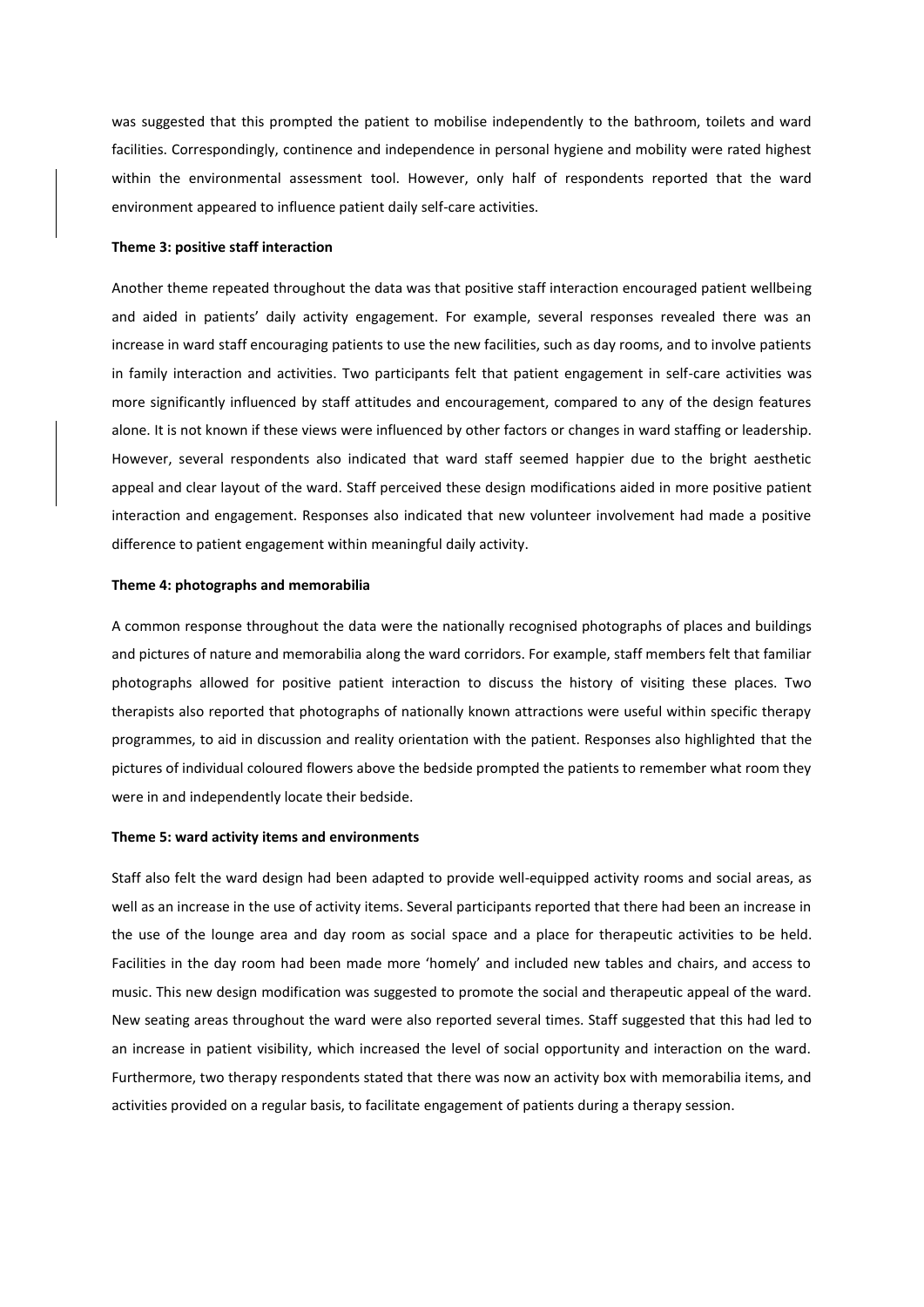#### **Theme 6: Context of the acute hospital setting**

A majority of respondents also emphasised that the scope of 'dementia friendly' design principles had to be considered in the context of the acute hospital setting (NICE 2006, Waller & Masterson 2015). For example, staff felt that a more defined, personalised area at the bedside would be beneficial. However, this was not possible due to additional ward priorities such as patient confidentiality. Some respondents also suggested that bespoke furniture, for example, chairs in the bathroom were important for self-care activities. However, they noted that this was not possible due to infection control (NICE, 2011) and the need to keep only essential and easily sterilised items to hand. Furthermore, respondents felt that the addition of new activity rooms required an increase in staff involvement, to facilitate patients to access and use these rooms. This required a balance of work priorities, to attend to the acute medical needs of patients who were physically unwell, with the social requirements and daily aspects of more independently mobile patients with dementia.

#### **Discussion**

The overall findings of this small-scale study revealed that supportive design features such as bright contrasting ward colours, clear ward signage, positive staff interaction, and identifiable memorabilia, were all perceived to promote patients remaining abilities in these settings. Recent emerging literature such as Scerri et al. (2015) also lends support to these results by proposing that contextual design considerations such as colour schemes, signage and memorabilia, as well as positive staff and caregiver interaction, are essential prerequisites to providing quality dementia care in acute settings. Whilst the costs of the changes to this particular dementia friendly ward were not explored in this study, Waller and Masterton (2015) have noted that changes to the design and fabric of the hospital environment are often relatively straightforward and inexpensive.

A prevalent finding of the study was that the ward colour schemes, including colour coded furniture and facilities, positively influenced patients' mood, orientation and wayfinding abilities. Previous research by Benson (2002) also proposed that contrasting colours on the walls and floors may provide important visual cues to facilitate orientation, mobility and promote independence. Rogers and Langa (2010) suggested that the visual disturbances in dementia, such as contrast sensitivity, visuospatial orientation and colour perception may explain the significance of contrasting colour schemes, in facilitating visual recognition and navigation on the ward. Impairment in recognition, perception and memory in patients with dementia emphasises the importance of appropriate signage, in particular, text and image, and environmental cues, for patients to orientate themselves to their surroundings, (Marquardt et al. 2014).

The environmental assessment tool rating and staff feedback from the questionnaires revealed that signage and views to nature were accentuated on the ward, and this appeared to have had a positive influence on patients' navigational abilities. However, Yates-Bolton et al. (2012) suggested that there are potentially conflicting issues when adapting the environment for a person with dementia, in an acute setting. This finding became apparent in the current investigation, as it was not possible to include personalised name plates, due to issues of patient confidentiality. Interestingly, it was also clear from the environmental assessment tool that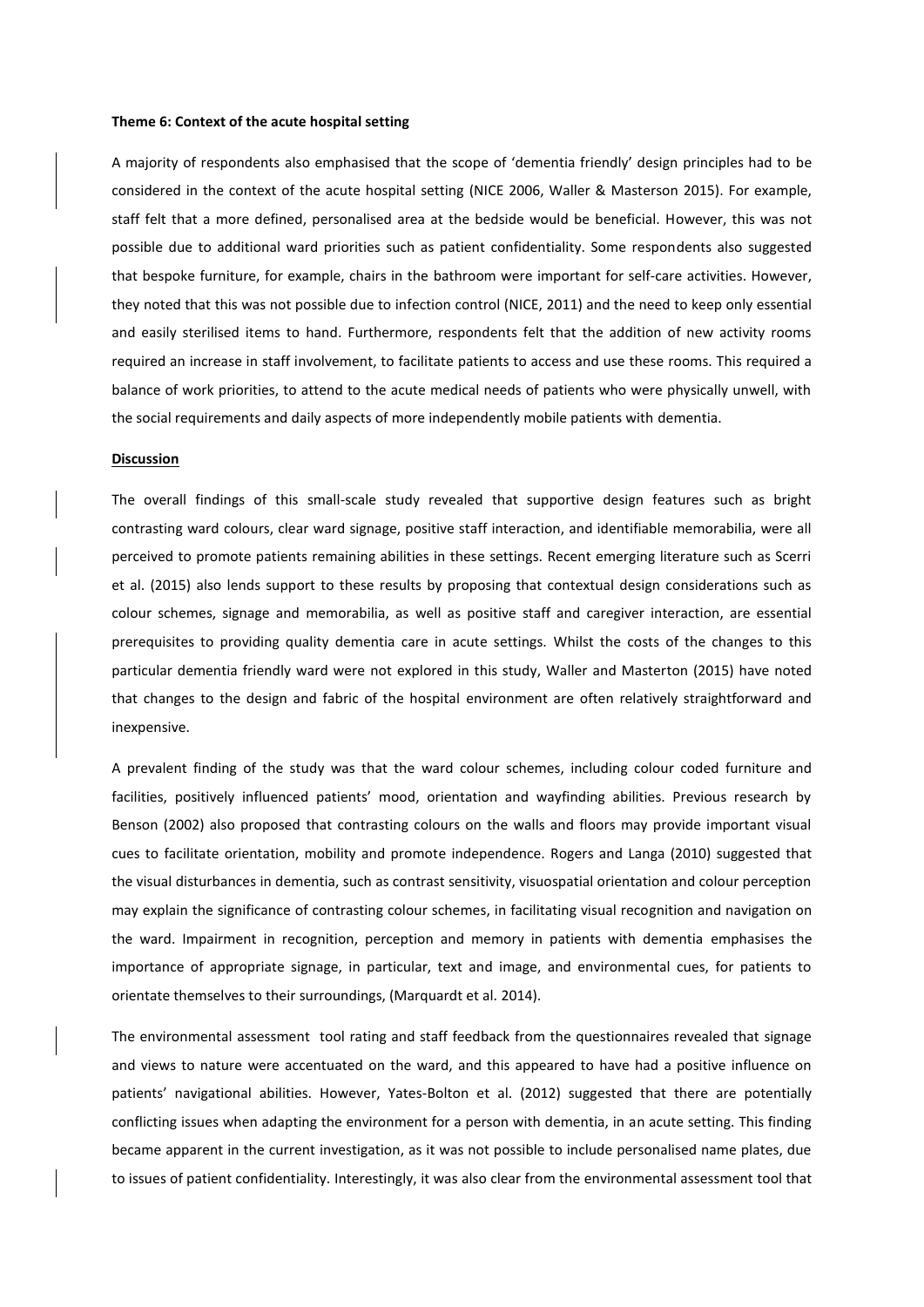attempts had been made to balance the priorities of the ward, with the design considerations essential for those with dementia. For instance, instead of personal portraits and photographs, nationally recognisable memorabilia were instead incorporated into the ward design, to aid in familiarity and reality based discussion. Personal care items were in the lockers at the bedsides, and familiar cues such as pictures of individual flowers, instead of nameplates, were in place to aid familiarity. This compromise supports Fleming and Purantares' (2010) recommendation that the inclusion of 'familiar, personal and homelike' belongings in a person's immediate environment could be a practical and realistic compromise in these settings. However, a further consideration is that all wards should incorporate environmental design factors that meet the needs of all patients to create a supportive environment to maintain daily skills (Waller & Masterson, 2015 and College of Occupational Therapists, 2014)

Overall, much of the emerging research on contextual ward design features in acute settings, centres on factors influencing the quality of care for patients with dementia, and incorporates language and outcomes from a nursing or a caregiver's perspective (Scerri et al. 2015). This current small scale study may be regarded as unique in its attempt to explain the implications of these design features, from an activity perspective. Thus, it may be proposed that improvements in wayfinding, mobility and interaction on the ward, may be regarded as the physical performance components necessary for an improvement in a person's activity performance (Golledge, 1998). Furthermore, it may be reasonable to propose that the ward design may have also led to an overall improvement in patients' daily activity engagement (Wilcock, 2007). For instance, as patients were able to locate more independently their bedside area, attend more to their self-care needs, and engage more in daily therapeutic activities, this may be regarded as patients attending more to activities with meaning, to accomplish a desired outcome (Wilcock, 2007). Waller and Masterson (2015) highlighted that if the ward environment is appropriately designed patients are more likely to retain independence in daily living tasks and return home.

The observed increases in independence regarding continence and personal hygiene may also be considered as factors facilitating an increase in daily activity engagement (Creek and Hughes, 2008). Clark and Rugg (2005) suggested that patients within a hospital setting view requiring assistance in toileting as undesirable, leading them to feel uncomfortable, helpless and a decreased sense of control. Consequently, improved independence in toileting may further enhance the patient's sense of efficacy in this task, which may contribute to an increased sense of empowerment and confidence in undertaking other meaningful ward activities.

Staff also felt they had a reduced time to engage patients in daily social activities, due to the need to attend to patients with a main physical diagnosis, as well as their dementia. Therefore, this lends support to the viewpoint that comorbidities make the complexity of care more challenging in these environments (Scerri, 2015). However, the findings revealed that staff understood the importance of 'quality time', positive staff regard, and appropriate communication at all times, as a way to compromise for the lack of time available for direct one-to-one social engagement. Interestingly and unexpectedly was that the mere aesthetic appeal of the new ward design was reported to have further aided in staff morale, which may have contributed to more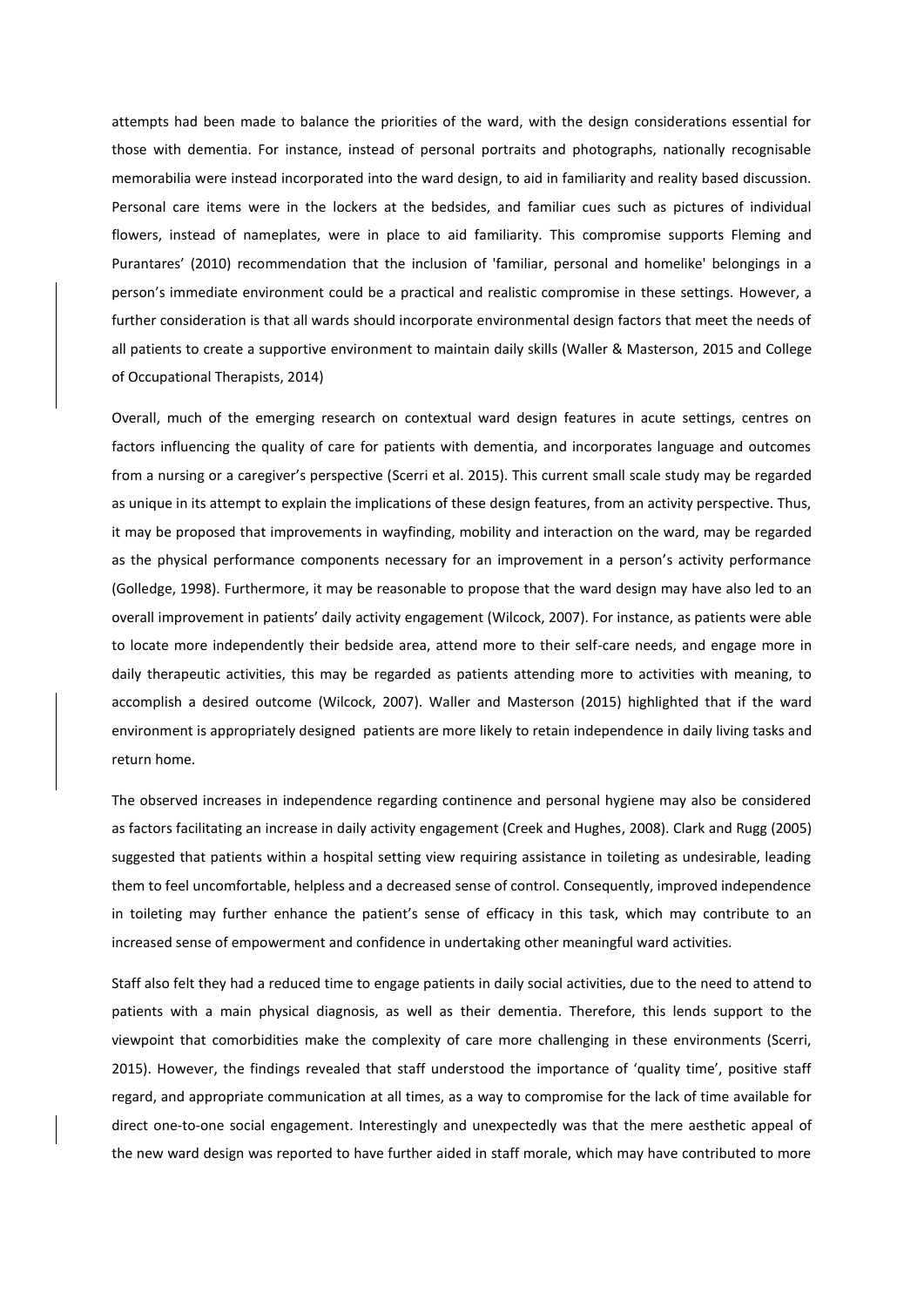positive patient interaction. Others have recently acknowledged how completion of the environmental changes can have a positive impact on staff and carers attitudes.

The implications of a 'dementia friendly' ward environment on staff morale are significant, as widespread research has reported the prevalence of a diminished staff morale, due to issues with the environment, organisation and knowledge of staff within these settings (Porock et al. 2014). Reed (2010) contended that the appreciation and training of staff in older persons care are important in laying the foundations for positive staff ethos in these settings. Within this current research, staff reported having received specific training in dementia care, which may have provided an increased understanding around the interrelationship between the physical space, social interaction and encouragement of daily activities on the ward.

#### **Limitations of the study**

As the study used a small sample size and semi-structured questionnaire data for data collection purposes, the overall findings cannot be generalised to all 'dementia friendly' hospital settings. Thus, future research will be needed to consider the perspective of staff that work within other 'dementia friendly', to provide comparisons and recommendations within these settings. Low, Draper, and Brodaty (2004) have suggested that there is no single environment suited to all residents. Thus, there is a need to explore the phenomenological experience of the physical and social environment, to further understand the meaning and function of space to those with dementia.

#### **Implications for practice**

Overall, it is anticipated that this study may provide foundations for future explorations within 'dementia friendly' hospital environments, using a daily activity and social interaction perspective. Further explorations may allow for a more accurate conceptualisation of patients remaining abilities within these settings. Furthermore, it is anticipated that these findings will contribute to the growing evidence base towards the positive influence that 'dementia friendly' design principles may have on patients with dementia, within the acute hospital setting.

This study demonstrated the importance of auditing, as an outside researcher, in the acute hospital environment, as it prompted staff in open debates and reflection regarding the design of the ward. An unexpected outcome of this study was that immediately following the completion of the environmental assessment tool, staff members implemented further modifications to the ward, such as further signage and information, and enhanced personalisation of bed areas. Staff also reflected on the use of space within the ward and how it could better utilised. This finding further illustrates the importance of auditing within health care environments for person with dementia, to create opportunities and possible areas for improvement and future implementation (Kristensen and Hounsgaard, 2014).

# **Implications for future research**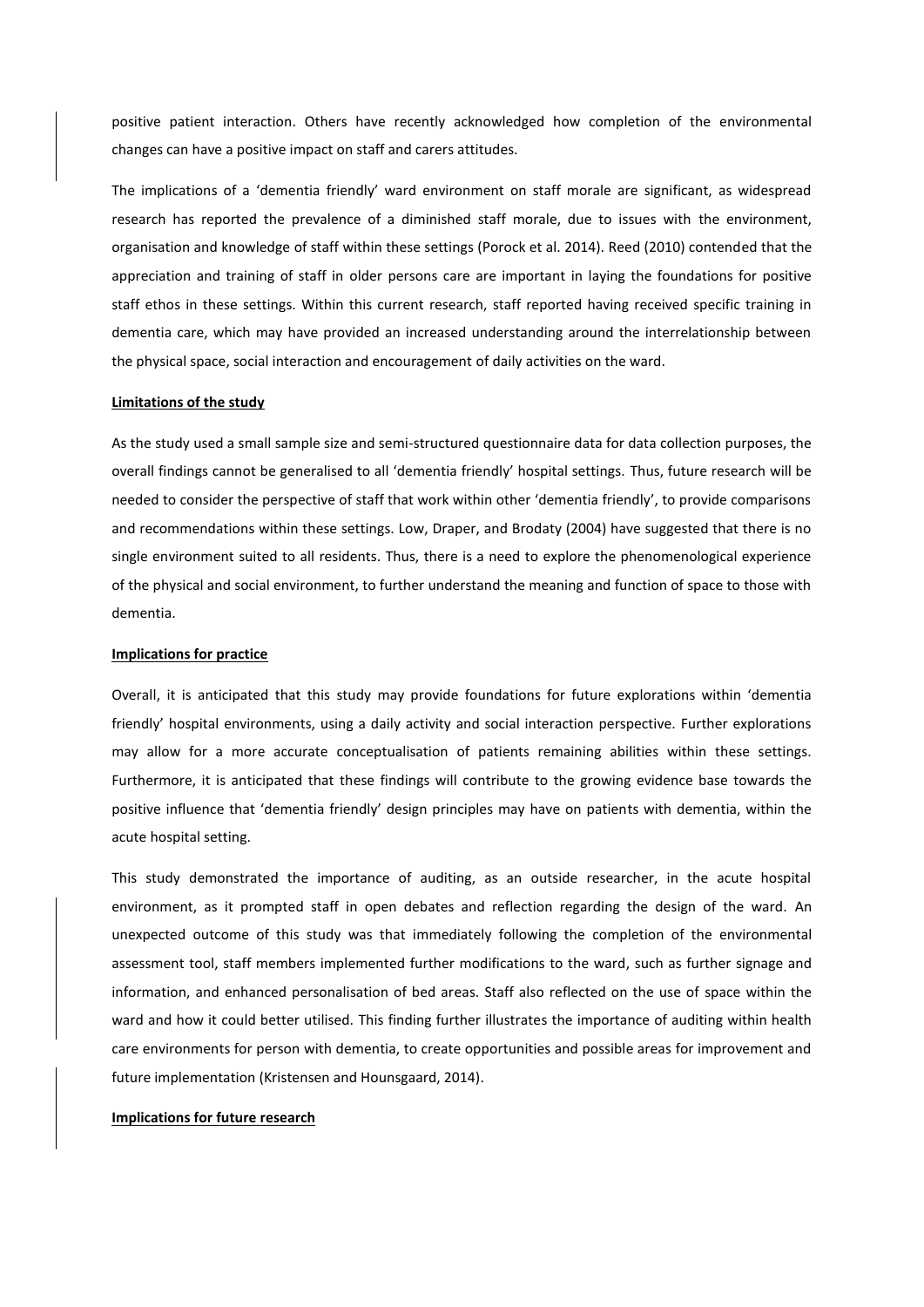Larger scale comparative studies are required to identify which particular aspects of the "dementia friendly" environment have the most impact on maintaining daily activities and independence. It is interesting that there is currently a systematic pragmatic review underway to compare outcomes of dementia friendly interventions and the environment, on improving primary outcomes such as satisfaction, length of stay, and place of discharge and readmission rates for people living with dementia (Handley *et al.* 2015). As this current study was a relatively small-scale consideration of the issues, any future research also needs to consider if such environments enable patients to retain their daily living skills, maintain quality of life and reduce length of stay. Further research into the key aspects of design that enable meaningful daily activity engagement is required.

#### **Conclusion**

This study suggests the positive implications of a 'dementia friendly' ward design, on dementia patients' remaining abilities with the acute hospital setting. Both the physical design modifications, and positive staff ethos and involvement, were perceived to contribute to increased patient independence in personal care activities, social interaction, and engagement in daily activities on the ward. Supportive design features, such as bright contrasting colour schemes, clear ward signage, positive staff interaction, activity rooms, and identifiable memorabilia, were suggested to promote patients' remaining abilities within these settings. This exploration also revealed that staff felt the need to maintain an optimum balance between the clinical priorities of the acute physical setting, with the contextual requirements of patients with dementia, to achieve the most effective 'dementia friendly' acute ward environment.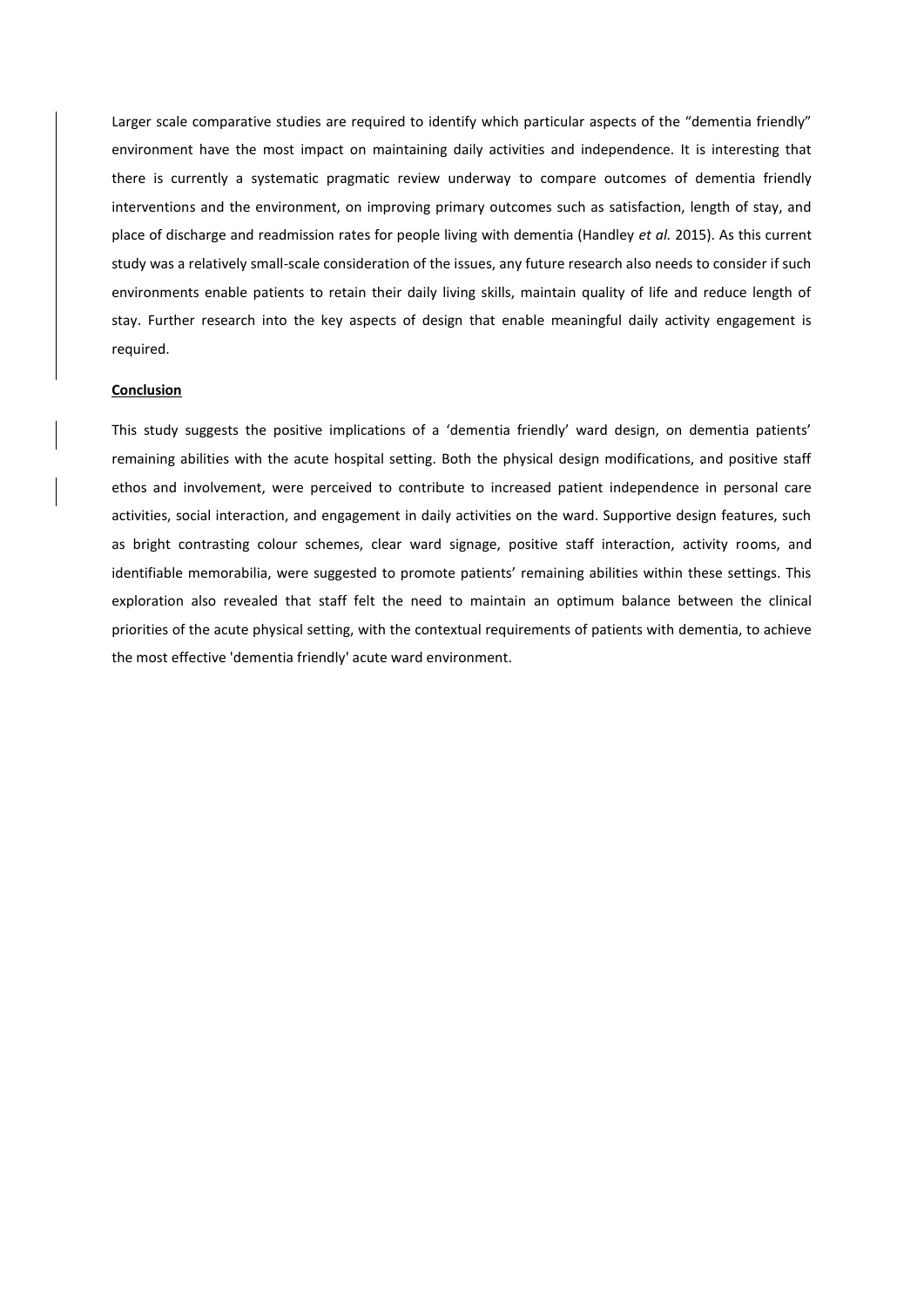# **References**

Age UK. (2013), "Dementia", Available at: [http://www.ageuk.org.uk/health-wellbeing/conditions](http://www.ageuk.org.uk/health-wellbeing/conditions-illnesses/dementia/)[illnesses/dementia/](http://www.ageuk.org.uk/health-wellbeing/conditions-illnesses/dementia/) (Accessed 10 September 2015).

Alzheimer's Society. (2014), "What is Alzheimer's disease?", available at: [http://www.alzheimers.org.uk/site/scripts/documents\\_info.php?documentID=100](http://www.alzheimers.org.uk/site/scripts/documents_info.php?documentID=100) (accessed 10 September 2015).

Benson, S. (2002), "The use of colour in dementia design", *Journal of dementia care*. Vol. 49 No. 3, pp20-23.

Bowling, A. (2014). "Research methods in health: investigating health and health services". McGraw-Hill Education (UK).

Braun, V. and Clarke, V. (2006), "Using thematic analysis in psychology", *Qualitative Research in Psychology.* Vol. 3 No.1, pp 77-101.

Chaabane, F. (2007), "Falls Prevention for Older People with Dementia", *Nursing Standard.* Vol. 22 No.3 pp50- 55.

Clark, J. and Rugg, S. (2005), "The importance of Independence in Toilet: the views of Stroke Survivors and their Occupational Therapists". *British Journal of Occupational Therapy,* Vol. No. 4, pp.165-171

College of Occupational Therapists. (2014), "Dementia: Adapting the acute hospital environment*"*, available at: <http://www.cot.co.uk/briefings/dementia-adapting-acute-hospital-environment> (accessed 12 September 2015).

Creek, J. and Hughes, A. (2008), "Occupation and health: a review of selected literature", *British Journal of Occupational Therapy,* Vol. 71 No. 11, pp.456-468.

Day, K, Carreon, D and Stump, C. (2000), "The Therapeutic Design of Environments for People with Dementia", *The Gerontologist*. Vol. 40 No.3, pp397-416.

Dementia Action Alliance. (2013), "The Right Care: Creating Dementia Friendly Hospitals*"*, available at: [http://www.dementiaaction.org.uk/assets/0000/1688/Dementia\\_Action\\_Alliance\\_Newsletter\\_January\\_2013.](http://www.dementiaaction.org.uk/assets/0000/1688/Dementia_Action_Alliance_Newsletter_January_2013.pdf) [pdf](http://www.dementiaaction.org.uk/assets/0000/1688/Dementia_Action_Alliance_Newsletter_January_2013.pdf) (accessed 11 September 2013).

Department of Health. (2009), "Living well with Dementia, a National Dementia Strategy", available at: [https://www.gov.uk/government/uploads/system/uploads/attachment\\_data/file/168220/dh\\_094051.pdf](https://www.gov.uk/government/uploads/system/uploads/attachment_data/file/168220/dh_094051.pdf) (Accessed 11 September 2015).

Department of Health. (2013), "Improving care for people with dementia", available at: <https://www.gov.uk/government/policies/improving-care-for-people-with-dementia> (accessed 10 September 15).

Emerson, R. (2015) "Convenience Sampling, Random Sampling and Snowball Sampling: How Does Sampling Affect the Validity of Research?" *Journal of Visual Impairment and Blindness,* Vol. 109. No. 2, pp164-168.

Fleming, R and Purandare, N. (2010), "Long-term care for people with dementia: environmental design guidelines", *International Psychogeriatrics*. Vol. 22 No. 7, pp1084-1096.

Golledge, J. (1998) "Distinguishing between occupation, purposeful activity and activity, part 1: review and explanation", *British Journal of Occupational Therapy*, Vol. 61 No. 3, pp100-105.

Handley, M., Bunn, F., & Goodman, C. (2015). Interventions that support the creation of dementia friendly environments in health care: protocol for a realist review. *Systematic reviews*, *4*(1), 1.

Heath, H, Sturdy, D and Wilcock, G. (2010), "Improving quality of care for people with dementia in general hospitals", available at: [http://journals.rcni.com/userimages/ContentEditor/1373367875414/Improving](http://journals.rcni.com/userimages/ContentEditor/1373367875414/Improving-dementia-care-quality.pdf)[dementia-care-quality.pdf](http://journals.rcni.com/userimages/ContentEditor/1373367875414/Improving-dementia-care-quality.pdf) (accessed 12 September 2015).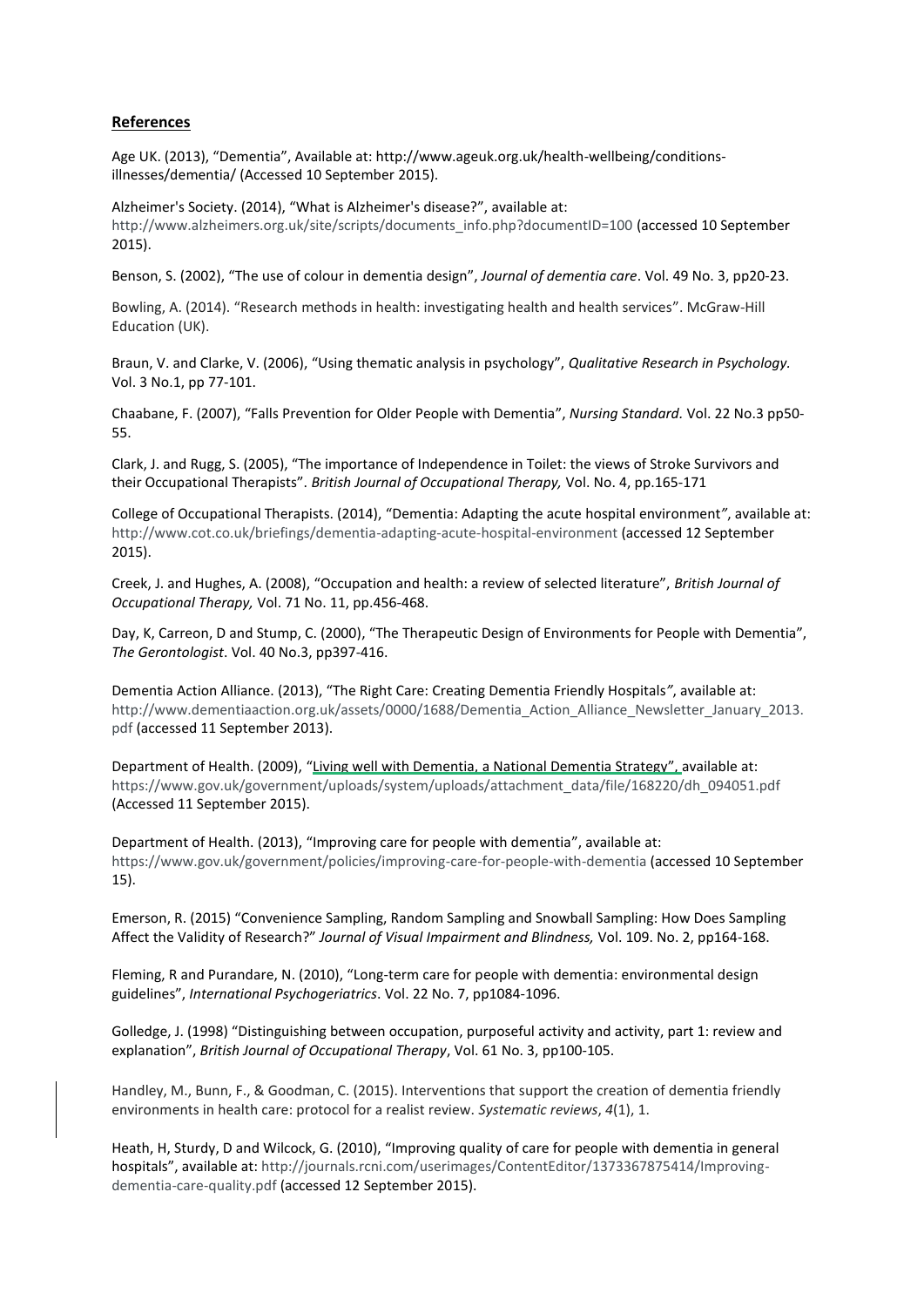Hodges, L, Bridge, C and Chaudhary, K. (2006), "Dementia Design Guidelines: Home and Community Care Capital Works Program", available at:

<http://www.communitywebs.org/htsa/assets/dementia/dementiadesignguidelines.pdf> (accessed 11 September 2015).

Kristensen, H, Houndsgaard, L (2014), "Evaluating the Impacts of Audits and Feedback methods for implementation of evidence in stroke rehabilitation. *British Journal of Occupational Therapy,* Vol. 77 No. 5, pp251-259.

Low, L, Draper, B, and Brodaty, H. (2004), "The relationship between self-destructive behaviour and nursing home environment", *Ageing and Mental Health*. Vol. 8 No.1, pp29-33.

Maier-Heina, K.H, Westin, C.F, Shentona, M.E, Weinerf, M.W, Rajg, A, Thomann, P, Kikinis, R, Stieltjesc, B, and Pasternaka, O. (2014) ,"Widespread white matter degeneration preceding the onset of dementia", *Alzheimer's and Dementia*, Vol. 11 No. 5, pp. 485–493.

Marquardt, G. (2011), "Wayfinding for People with Dementia: A Review of the Role of Architectural Design", *Health Environments Research & Design Journal*, Vol. 4 No. 2, pp75-90.

Marquardt, G, Bueter, K, and Motzek, T. (2014) "Impact of the design of the built environment on people with dementia: an evidence-based review". *Health Environments Research & Design Journal,* Vol. 8 No. 1, pp127- 157.

Marshall, G, and Jonker, L. (2010), A concise guide to…descriptive statistics. Synergy. Mitchell, l, Burton, e, Raman, S, Blackman, T, Jenks, M, and Williams, K. (2003), Making the outside world dementia-friendly: design issues and considerations. *Environment and Planning B: Planning and Design*. Vol. 30 No. 4, pp605–632.

NHS Health Research Authority. (2014), "Research Community", available at: [http://www.hra.nhs.uk/research](http://www.hra.nhs.uk/research-community/)[community/](http://www.hra.nhs.uk/research-community/) (accessed 10<sup>th</sup> June 2015).

National Institute for Health and Clinical Excellence (Great Britain). (2006). *Dementia: supporting people with dementia and their carers in health and social care*. National Institute for Health and Clinical Excellence.

NICE. (2011), "Healthcare-associated infections: prevention and control", available at: <https://www.nice.org.uk/guidance/ph36> (accessed 13th September 2015).

Peterson, R.A. (2000), *Constructing Effective Questionnaires*. Sage, Thousand Oaks, CA.

Porock, D, Clisset, P, Harwood, and Gladmans, J. (2013), "Disruption, control and coping: responses of and to the person with dementia in hospital", *Aging and Society*, Vol. 23 No. 6, pp 1-27.

Reed, J. (2010), "Appreciative inquiry and older people, finding the literature". *International Journal of Older People Nursing,* Vol. 5 No. 1, pp.728-735.

Raber, C, Teitelman, J, Watts, J and Kielhofner, G. (2010), "A phenomenological study of volition in everyday occupations of older people with dementia", *The British Journal of Occupational Therapy, Vol.* 73 No. 9, pp498- 506.

Rogers, M, and Langa, K. (2010), "Untreated Poor Vision: A contributing Factor to Late-Life Dementia"*, American Journal of Epidemiology*, Vol. 176 No. 6, pp.728-735.

Scerri, A, Innes, A and Scerri, C. (2015), "Discovering what works well: exploring quality dementia care in hospital wards using an appreciative enquiry approach", *Journal of Clinical Nursing,* Vol. 11 No.3, pp.1-10.

The Kings Fund. (2014),"Is your ward dementia friendly? The EHE Environmental Assessment Tool", available: [http://www.kingsfund.org.uk/sites/files/kf/EHE-dementia-assessment-tool.pdf.](http://www.kingsfund.org.uk/sites/files/kf/EHE-dementia-assessment-tool.pdf) (accessed 10 June 15).